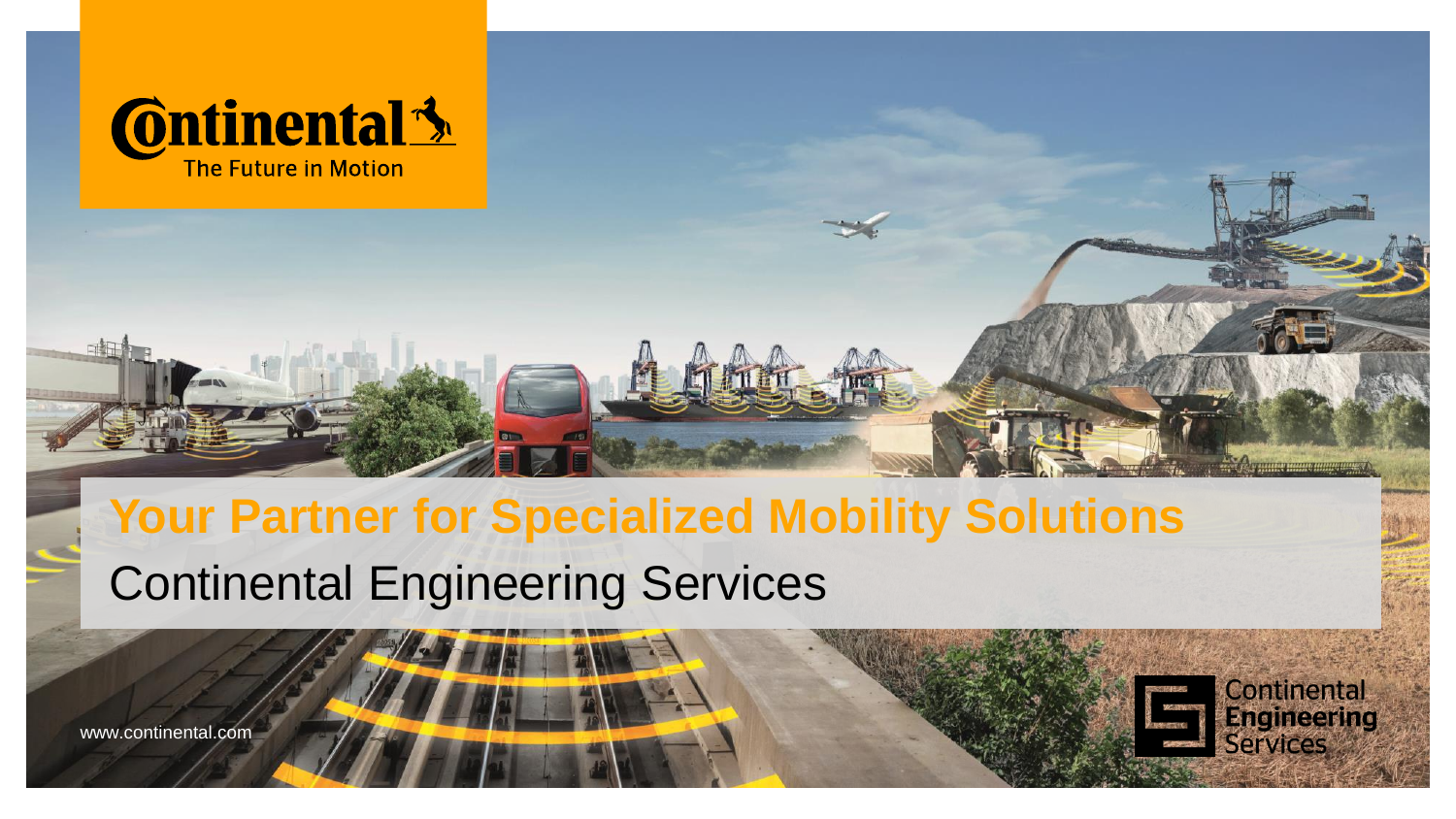### **Continental Engineering Services**

Customized. Innovative. Comprehensive.

More than 1,800 engineers worldwide, our role at Continental Engineering Services (CES) is to support applications outside the realm of standard, high-volume passenger car vehicles. We specialize in delivering software and hardware with cutting edge innovations to help ensure your vision for mobility becomes a reality.

#### **Some of Our Specialized Vehicle Solutions:**

- **Last Mile Delivery**
- Public Transportation (Ride-sharing)
- **Commercial Vehicles**
- Powersports & Motorcycles

#### **Mobility Expertise Topics:**

- [Automated Driving Systems \(Radar, Lidar, Camera\)](https://conti-engineering.com/domains-and-markets/vehicle-domain/adas/)
- [Connectivity & Systems \(Control Modules, Telematics, Human-](https://conti-engineering.com/domains-and-markets/vehicle-domain/connectivity/)Machine Interface)
- **CES 2021** › [Vehicle Electrification \(High Voltage Electrical Design, Testing,](https://conti-engineering.com/domains-and-markets/vehicle-domain/electrification/)  **Benchmarking**)



- Consulting & Support
- **Concept Development**
- **Integration**
- **Test & Simulation**
- **Production** 
	- › Additive Manufacturing
	- **Small Series**
	- › Prototypes & Samples



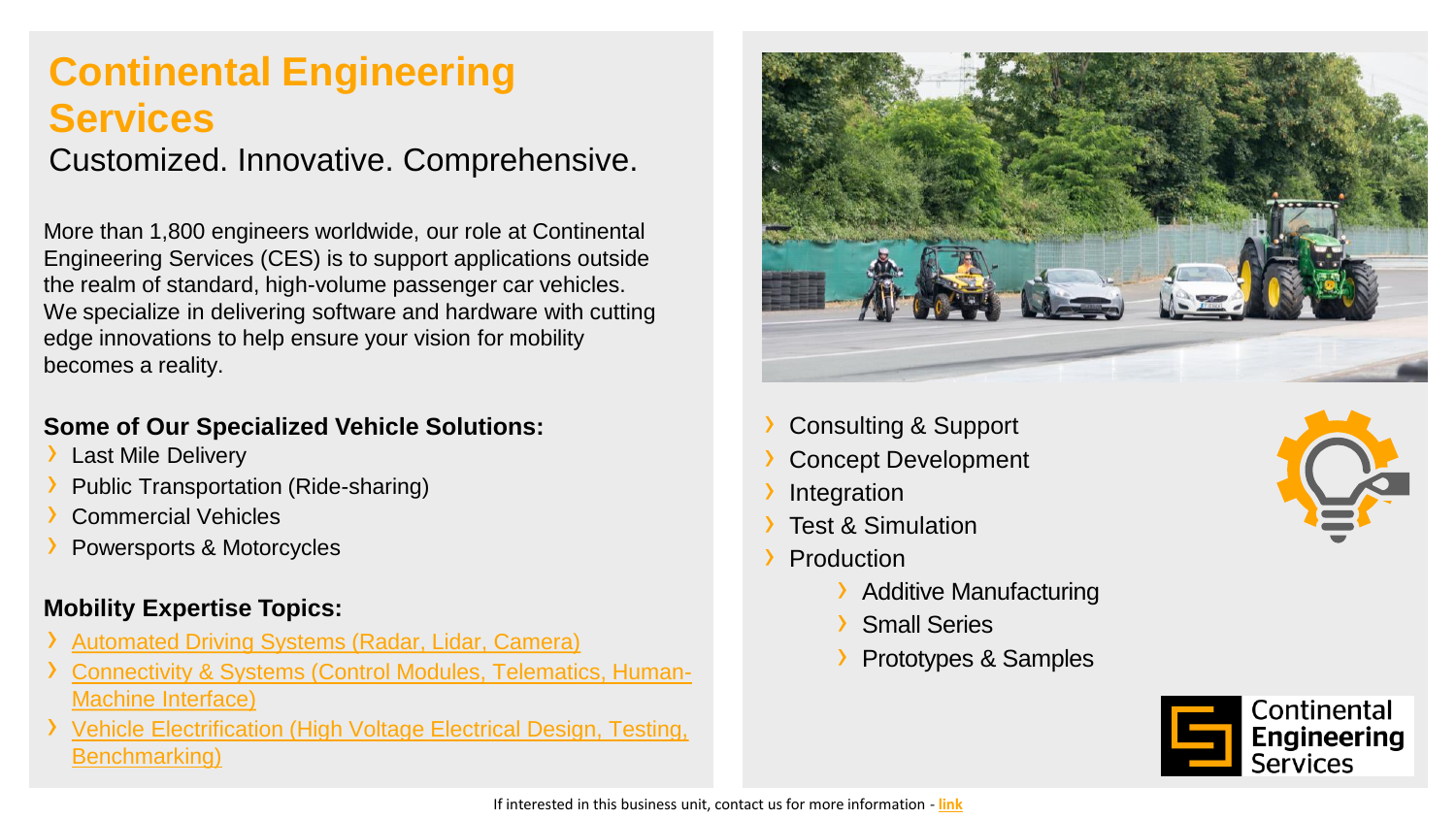## **More Information** Get in touch with us!





More information **[www.conti-engineering.com](http://www.conti-engineering.com/) [www.continental.com/en-us](http://www.continental.com/en-us)**



**Contact** 

**Emma Kimmel Emma.Kimmel@conti-engineering.com**